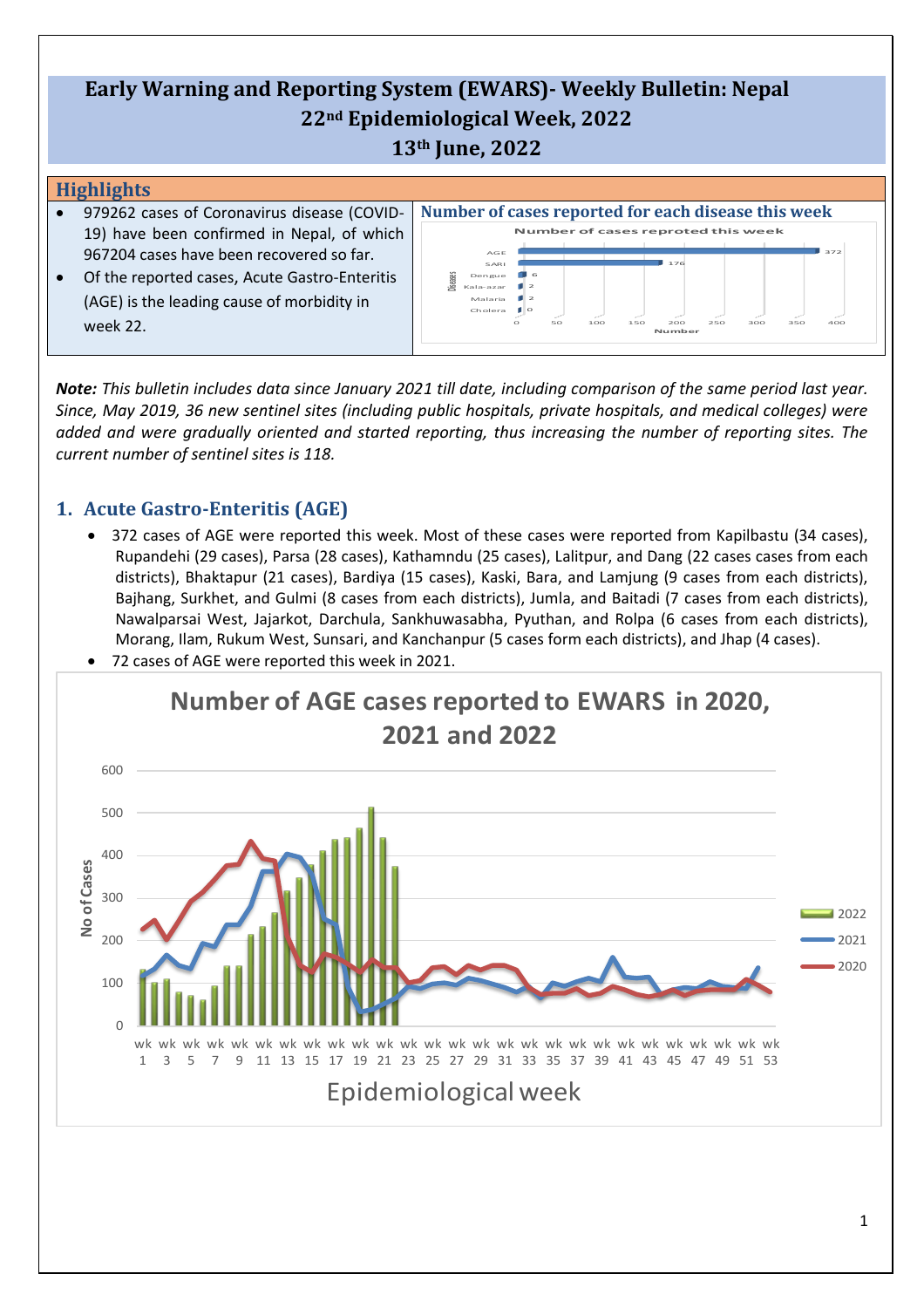## **2. Severe Acute Respiratory Infection (SARI)**

- 176 cases of SARI were reported this week. Most of these cases were reported from Surkhet (19 cases), Morang (18 cases), Dailekh (15 cases), Jhapa (10 cases), Dhankuta Rupandehi, Baitadi (8 cases from each districts), Pyuthan (7 cases), Rolpa, and Salyan (6 cases from each distrcits), Sunsari, Saptari, Lalitpur, Baglung (5 cases form each districts).
- 77 cases of SARI were reported this week in 2021.



## **3. Malaria**

- Two case of malaria (Malaria Vivax) was reported this week; One each case was reported from Arghakhanchi and Kathamndu districts.
- Zero case of malaria was reported this week in 2021.

#### **4. Dengue**

- Six cases of dengue were reported this week. Most of the cases were reported from Bardiya, and Sarlahi (2 cases from each districts), and one each case from Morang, and Bara districts.
- Three case of dengue were reported this week in 2021.

### **5. Kala-azar**

- Two cases of kala-azar were reported this week; one each case was reported from Kathmandu and Khotang district.
- One case of kala-azar was reported this week in 2021.

#### **6. Cholera**

- Zero case of Cholera was reported this week
- Zero case of Cholera was reported this week in 2021.